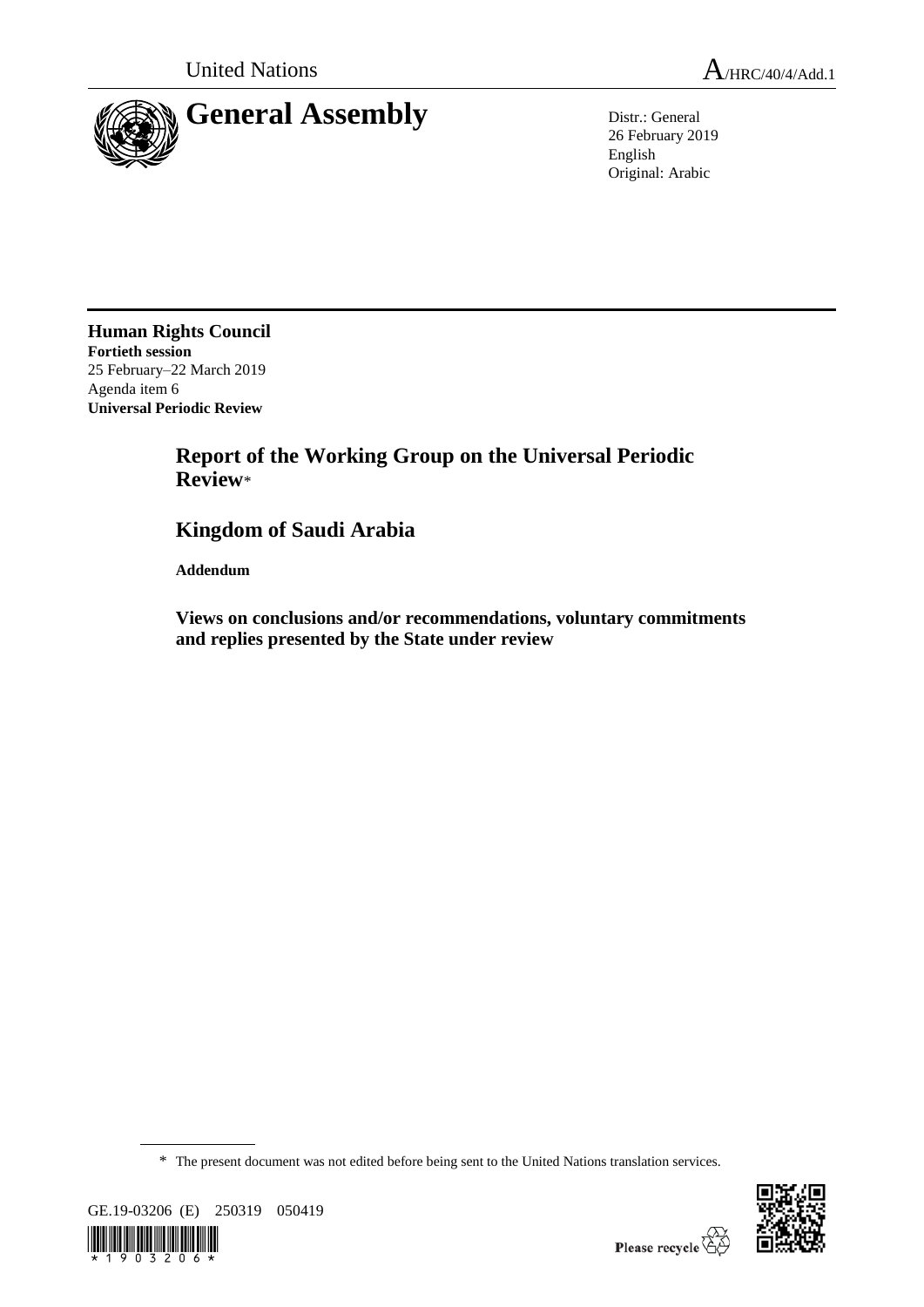# **I. Introduction**

1. The Kingdom reaffirms its cooperation with and support for the universal periodic review mechanism, which helps to bring about improvements in the human rights situation in many countries, and is based on fundamental pillars such as equality, inclusiveness, cooperation and dialogue, and on a work culture that strikes a balance between respect for countries' cultures and for the universality and interdependence of human rights. The Kingdom has therefore done its utmost to cooperate with the universal periodic review mechanism during its three cycles.

2. During the thirty-first session of the Universal Periodic Review Working Group in November 2018 the Kingdom received 258 recommendations, which were considered by a governmental committee composed of representatives of competent government agencies. They were also considered by the Board of the Kingdom's Human Rights Commission, which includes a number of experts in sharia law, legislation and diverse human rights. In line with the approach based on the involvement of civil society institutions, a number of such institutions were consulted regarding the Kingdom's position on the recommendations.

# **II. The Kingdom's views and conclusions concerning the recommendations made to it**

## **Preface**

3. The Kingdom of Saudi Arabia adopts a positive approach in considering the recommendations made in the context of the universal periodic review process. It adopted such an approach during the interactive dialogues relating thereto and in considering the recommendations made by member and observer States of the Human Rights Council in order to determine its position. This is clearly reflected in the number of recommendations that it endorsed during the three review cycles (2009, 2013 and 2018). The fact that it partially endorsed some recommendations instead of taking note of them also reflects this approach, since the Kingdom deemed it inappropriate to fully exclude a recommendation from the ambit of supported recommendations. Part of a recommendation might impede its full support, while the remaining part, representing the goal or substance of certain recommendations, might be acceptable.

4. The positive approach of Saudi Arabia to recommendations is also confirmed by its consideration and endorsement of some recommendations that fall outside the scope of the universal periodic review, such as recommendations concerning issues and situations the raising of which during the interactive dialogue is not legally or procedurally in line with the universal periodic review process, not to mention the submission of recommendations.

5. In the same context, the Kingdom affirms that it has considered recommendations submitted with regard to the murder of its citizen Jamal Khashoggi (may he rest in peace), in line with its positive cooperation, owing to its conviction of the gravity and horrendous nature of this offence, the soundness of the proceedings conducted, the fact that the Saudi judiciary is the authority with basic jurisdiction in the case, and that the actions taken are based on constitutional principles and legal foundations aimed at guaranteeing their integrity and validity. In light of the foregoing, the following recommendations have been endorsed in this regard: 122.166; 122.167; 122.169; 122.170; 122.175; 122.176; 122.178; 122.179; 122.181; 122.183; 122.186; 122.187; 122.189. The following recommendations have not been endorsed: 122.168; 122.173.

6. The Kingdom reaffirms that the Custodian of the Two Holy Mosques, King Salman bin Abdulaziz Al-Saud (may God preserve him), ordered the launching of a comprehensive and transparent investigation to ensure the accountability of all those involved, as well as a review of existing procedures and structures in certain sectors in order to prevent such an offence from occurring in the future. As investigations are currently being conducted in the Kingdom, the recommendations that were endorsed are consistent with the Kingdom's action in this regard and are deemed to be appropriate.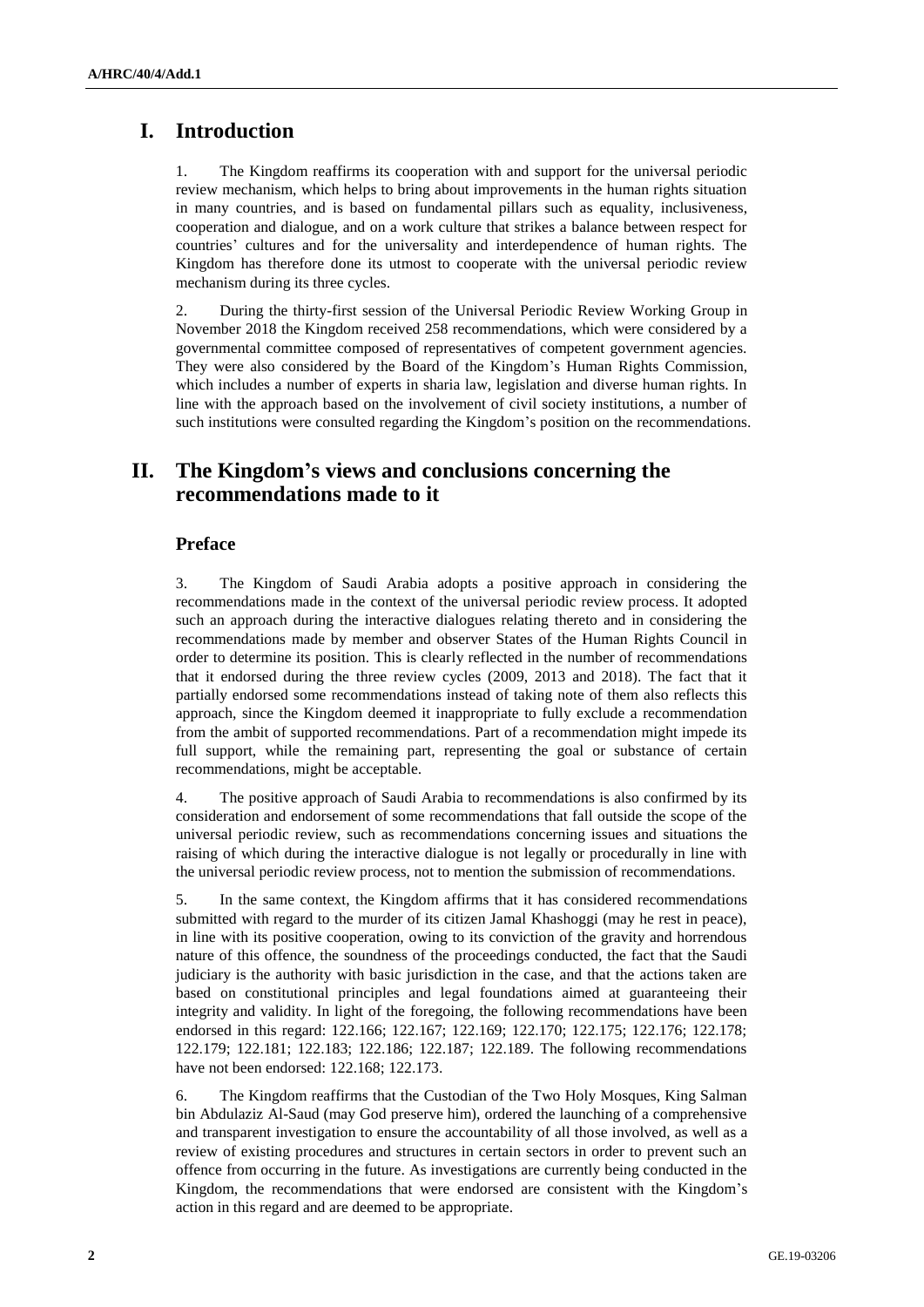7. The Kingdom draws attention to the fact that these recommendations are of a temporary nature, since they are linked to a transitory incident and are not subject to periodic review. It has therefore expressed its position on the matter in preparing this section and hopes that it will be taken into account by the secretariat of the Human Rights Council when it records the Kingdom's positions on the recommendations.

# **III. The Kingdom's views and conclusions concerning the recommendations made to it on specific subjects**

# **A. Accession to and compliance with international human rights treaties and withdrawal of reservations thereto**

8. The Kingdom undertakes regular and continuous studies of international human rights treaties and instruments in order to assess the appropriateness or feasibility of accession thereto. In accordance with article 5 (4) of its Statute, the Human Rights Commission issues opinions on international human rights instruments concerning the Kingdom's accession thereto or the provisions contained therein. The Kingdom wishes to report in this context that a high-level governmental committee is currently looking into the possibility of acceding to the two international human rights covenants (the International Covenant on Civil and Political Rights and the International Covenant on Economic, Social and Cultural Rights). The Kingdom underscores that the principle of entering reservations to international treaties and of considering the appropriateness of accession thereto or ratification thereof is a right guaranteed by international law. It believes that its reservations to the treaties to which it is a party are not incompatible with the aims and purposes of those treaties. It also underscores that they are regularly and continuously reviewed in the light of contemporary developments, including development-related reforms. In light of the foregoing:

#### **The following recommendations have been endorsed:**

122.1; 122.2; 122.3; 122.4; 122.5; 122.6; 122.10; 122.15; 122.16; 122.17; 122.24; 122.26; 122.27.

#### **The following recommendations have been partially endorsed:**

122.14; 122.22; 122.32.

#### **The following recommendations have not been endorsed:**

122.7; 122.8; 122.9; 122.11; 122.13; 122.18; 122.19; 122.20; 122.21; 122.23; 122.25; 122.28; 122.29; 122.30; 122.31; 122.33; 122.34.

## **B. Legal and institutional human rights framework and national plans and strategies**

9. With regard to legislation to combat terrorist crimes and their financing, Royal Decree No. 21 of 12 Safar A.H. 1439 (1 November 2017) was promulgated to replace the previous legislation, namely Royal Decree No. 16 of 24 Safar A.H. 1435 (27 November 2013), in order to bolster criminal justice. Solitary confinement is not prohibited by international norms. The Kingdom draws attention in this connection to the United Nations Standard Minimum Rules for the Treatment of Prisoners (the Nelson Mandela Rules), which include rules governing solitary confinement. It should be noted that this type of detention is used only in exceptional cases and for a specific period commensurate with the seriousness of the terrorist crimes. The period may not be extended save pursuant to a judicial decision. The existing legal definitions (of the offences of terrorism and financing of terrorism, and of a terrorist and terrorist entity) are sufficiently clear and specific to impede any adverse impact on the rights and freedoms that are guaranteed by the Kingdom's legislation and its obligations under international human rights law. In the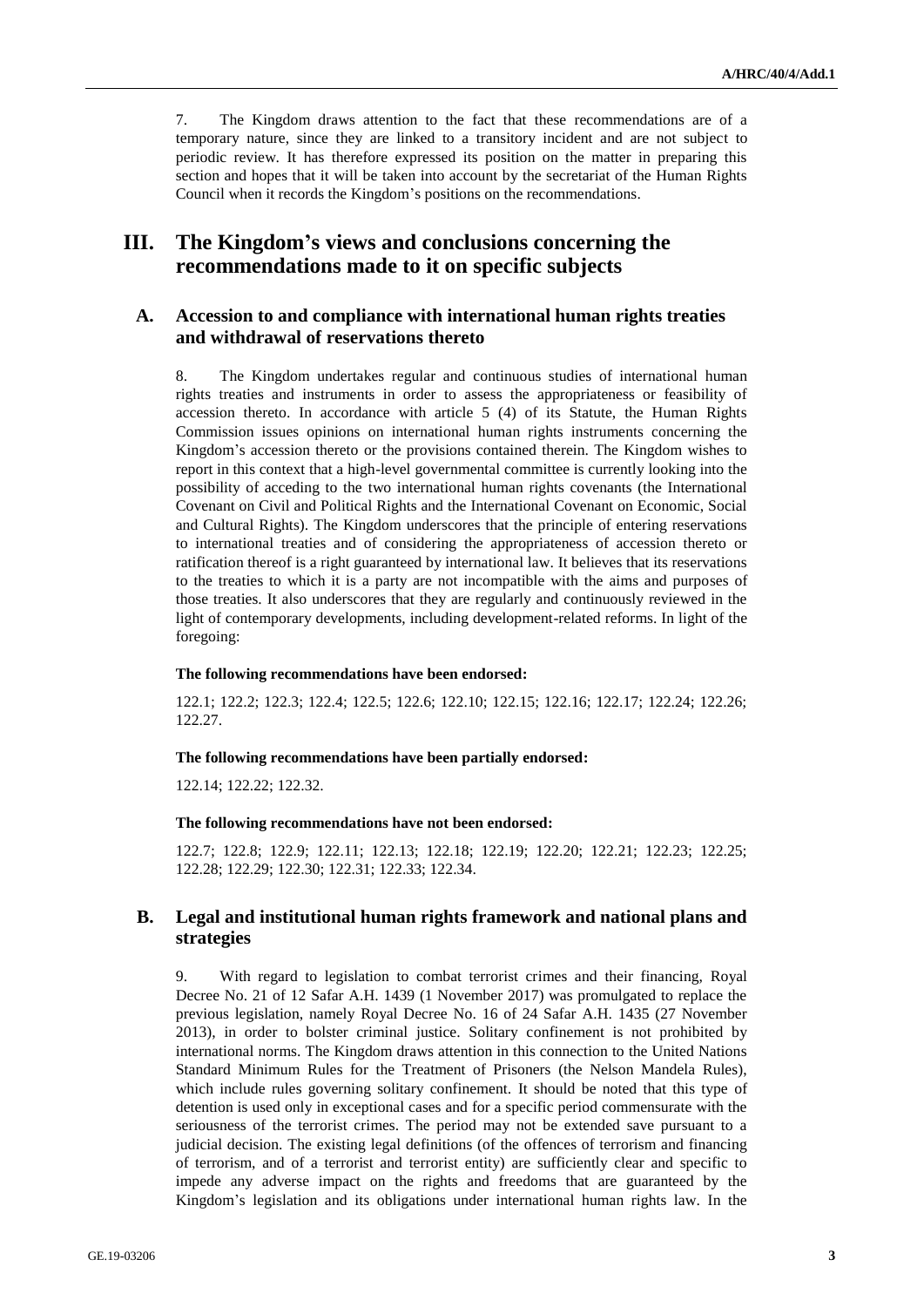Kingdom's view, the problem inherent in a number of recommendations made in this context lies in their failure to take into account the fact that international human rights treaties provide for restrictions, if necessary, on the enjoyment of certain rights and freedoms. The Kingdom reaffirms that all its laws are regularly and continuously reviewed by the relevant authorities, including the Human Rights Commission, which is authorized by article 5 (2) of its Statute to express its views on draft human rights laws and to review and propose amendments to the laws in force. In light of the foregoing:

### **The following recommendations have been endorsed:**

122.35; 122.44; 122.45; 122.47; 122.48; 122.49; 122.50; 122.51; 122.54; 122.55; 122.56; 122.57; 122.60; 122.62; 122.67; 122.82; 122.83; 122.84; 122.85; 122.86; 122.90; 122.91; 122.93; 122.120; 122.193; 122.194; 122.195.

#### **The following recommendations have been partially endorsed:**

122.88; 122.177; 122.190.

### **The following recommendations have not been endorsed:**

122.87; 122.165.

## **C. Fair trials and criminal justice**

10. There are no secret prisons or detention centres in the Kingdom and secret detention is prohibited by the Kingdom's legislation. It should be noted that article 36 of the Basic Law of Governance prohibits the confinement, detention or imprisonment of any person save in accordance with the provisions of the law in force. In addition, prisons and detention centres are monitored by the Public Prosecution Service, the Human Rights Commission and the National Society for Human Rights. In light of the foregoing, all recommendations concerning this matter have been endorsed, except for two recommendations, which have been partially endorsed:

#### **The following recommendations have been endorsed:**

122.116; 122.117; 122.121; 122.180; 122.185; 122.188; 122.191; 122.225.

#### **The following recommendations have been partially endorsed:**

122.92; 122.226.

# **D. Promotion of human rights culture and education and capacitybuilding**

11. All the recommendations concerning this matter have been endorsed:

122.46; 122.52; 122.58; 122.59; 122.171; 122.198; 122.199.

# **E. Women and children**

12. The principle of equality based on complementarity between men and women is enshrined in the Kingdom's legislation, which takes into account the specificities and particular characteristics of the two genders with the ultimate aim of guaranteeing justice. The Kingdom's legislation does not impose any distinction, exclusion or restriction on women conducive to the curtailment or non-recognition of their human rights and fundamental freedoms in all fields, in accordance with the definition of discrimination against women enshrined in the Convention on the Elimination of All Forms of Discrimination against Women. The Kingdom reaffirms that the provisions of the Islamic sharia are the basic reference for personal status issues.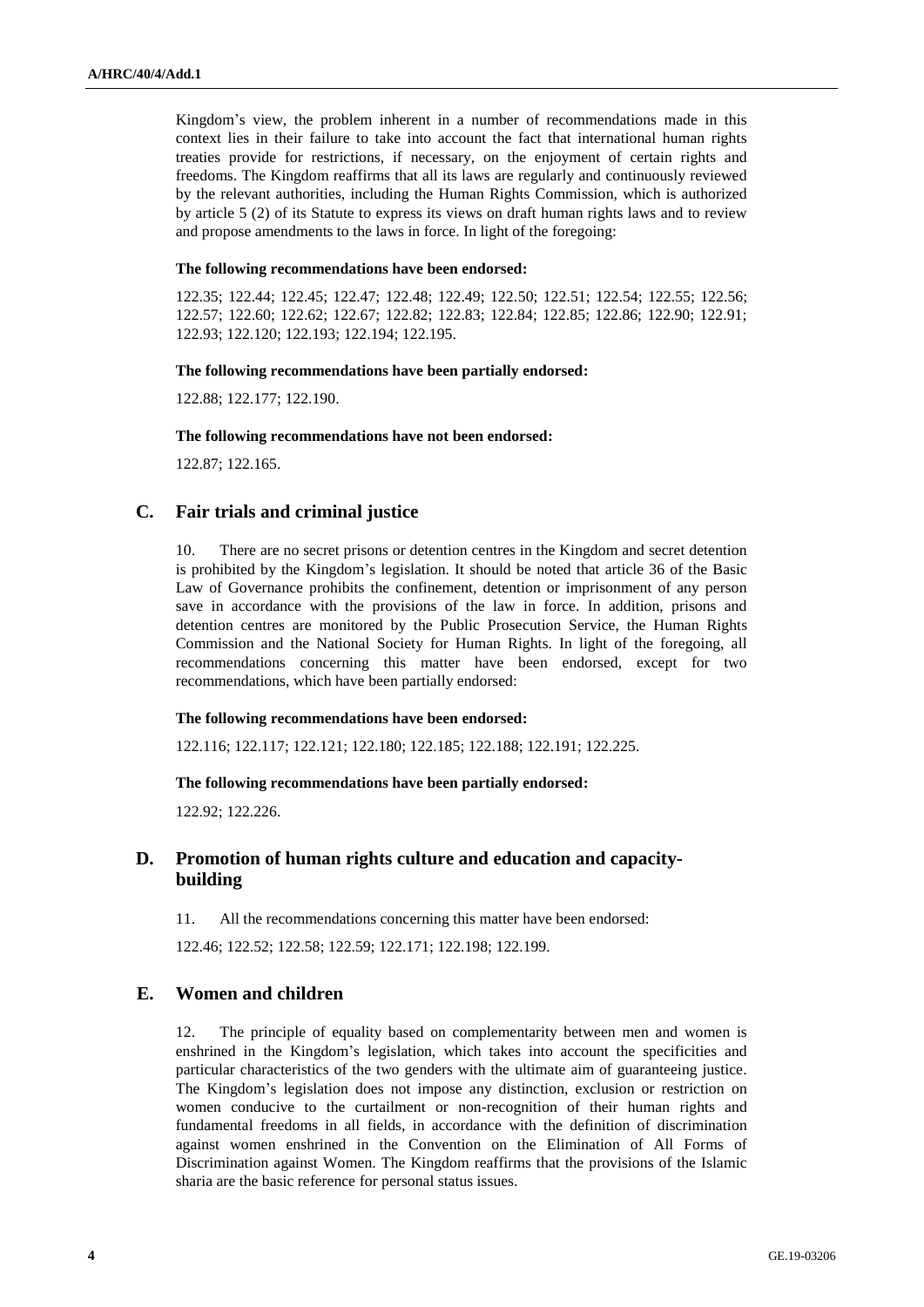13. Many recommendations called for the abolition of the guardianship system. The recommendations in question seem to refer to the control exercised by some males over some females in violation of their rights. The Kingdom reaffirms in this connection that all its legislation protects women from such abuse and that victims can have recourse to means of redress, first and foremost the judiciary. In light of the foregoing, all recommendations concerning this matter have been endorsed, except for one recommendation, which has been partially endorsed:

#### **The following recommendations have been endorsed:**

122.63; 122.64; 122.65; 122.66; 122.129; 122.133; 122.184; 122.197; 122.200; 122.201; 122.202; 122.203; 122.204; 122.205; 122.206; 122.207; 122.208; 122.209; 122.210; 122.211; 122.212; 122.213; 122.214; 122.215; 122.216; 122.217; 122.218; 122.219; 122.221; 122.222; 122.223; 122.224; 122.227; 122.228; 122.231; 122.232; 122.233; 122.234; 122.235; 122.236; 122.237; 122.238; 122.239; 122.240; 122.243; 122.244; 122.245; 122.246.

#### **The following recommendation has been partially endorsed:**

122.258.

### **F. Rights of persons with disabilities**

14. All recommendations concerning this matter have been endorsed:

122.229; 122.230; 122.241; 122.242.

## **G. Compliance with the rules governing international humanitarian law and humanitarian assistance**

15. The Kingdom continues to abide by the rules of international humanitarian law and international human rights law. It should be noted that the Coalition to Support Legitimacy in Yemen sought the assistance of legal advisers, who studied targets together with planning and targeting units in order to ensure that no site was targeted unless such action was valid and consistent with the provisions of international humanitarian law. The Coalition also has a continuously updated list of sites in Yemen that may not be targeted, including schools, hospitals and other civilian property. Furthermore, the Coalition forces share information concerning sites with international organizations and a comprehensive review is conducted following each operation. Any comments thereon lead to an investigation of the procedures in order to take the necessary action.

16. The Coalition to Support Legitimacy in Yemen has also established a fund to support voluntary humanitarian assistance. Financial assistance is provided to persons who are adversely affected by the ongoing military operations in Yemen. The Coalition forces have also set up a committee to draw lessons from military operations so that they may be incorporated in the rules of engagement.

17. The Joint Incident Assessment Team was established by the Coalition to Support Legitimacy in Yemen to investigate potential violations of international humanitarian law, customary norms and international human rights law. The Team investigated a number of incidents that occurred during the military operations in Yemen and concluded that some inadvertent errors had been committed. It recommended that the responsible parties should be held accountable, that the damage caused by such errors should be redressed, and that the lessons learned therefrom should be incorporated into the rules of engagement. In light of the foregoing, all recommendations concerning this matter have been endorsed, except for one recommendation, which has not been endorsed:

#### **The following recommendations have been endorsed:**

122.68; 122.69; 122.70; 122.71; 122.72; 122.73; 122.74; 122.80; 122.81.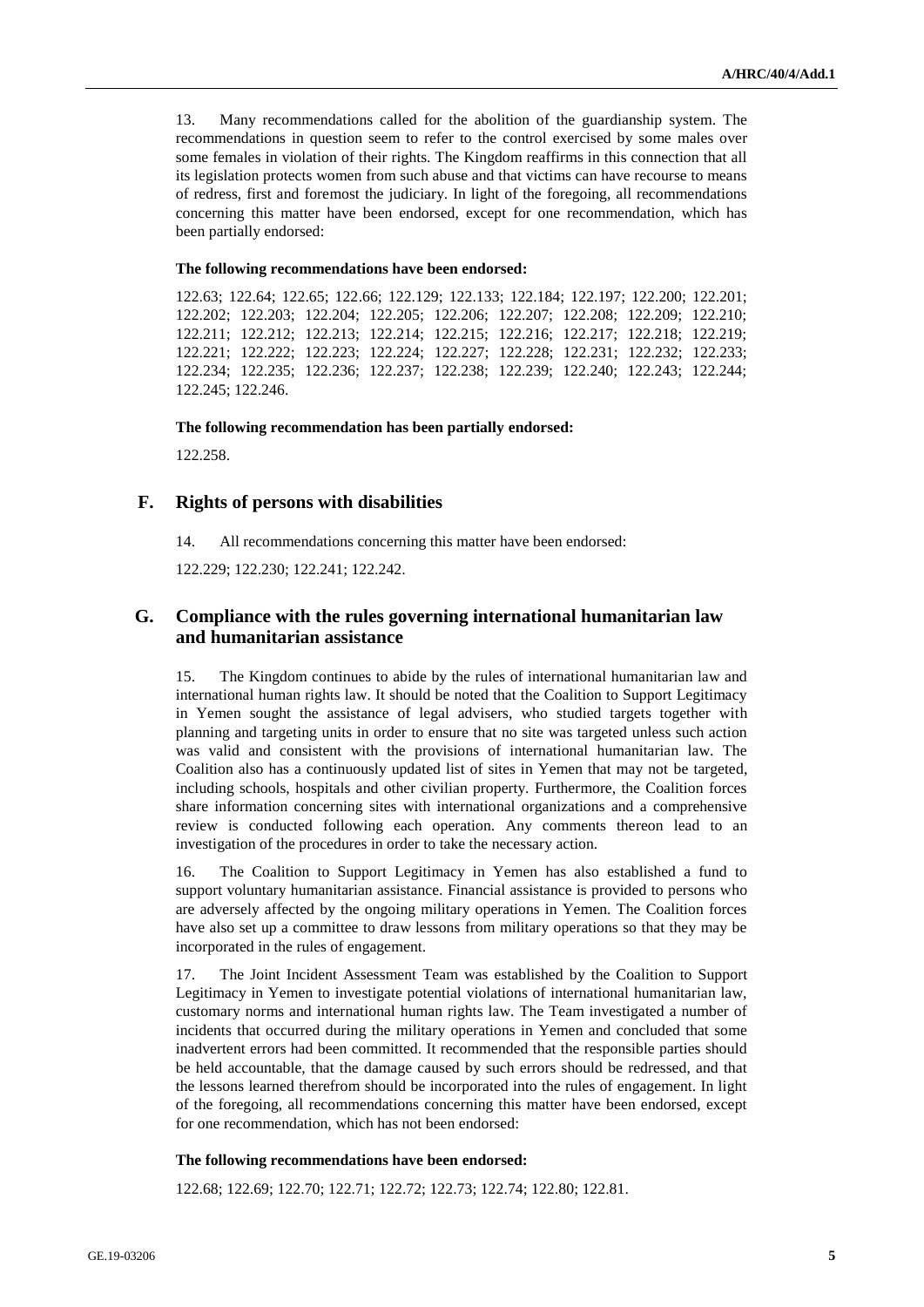### **The following recommendation has not been endorsed:**

122.75.

# **H. The death penalty and corporal punishment**

18. The Kingdom reiterates its position set forth in paragraph 36 of its national report on the death penalty and corporal punishment. It should be noted that article 15 of the Juveniles Act stipulates that if a crime committed by a juvenile is punishable by death, the sentence shall be reduced to a term of detention in the institution of not more than 10 years. It should also be noted in this context that international law has not actually prohibited the death penalty but has established norms governing its imposition. Abolition of the death penalty is thus an optional rather than a mandatory measure. Furthermore, the Convention against Torture and Other Cruel, Inhuman or Degrading Treatment or Punishment states that the term torture does not include pain or suffering arising only from, inherent in or incidental to lawful sanctions.

19. The Kingdom periodically reviews its legislation to ensure that it complies with its obligations under the human rights treaties to which it is a party. One of the outcomes of a periodic review was the enactment of the above-mentioned Juveniles Act. In light of the foregoing:

### **The following recommendation has been endorsed:**

122.107.

### **The following recommendations have been partially endorsed:**

122.96; 122.97; 122.99; 122.100; 122.101; 122.110; 122.111; 122.112; 122.113; 122.114; 122.118; 122.119; 122.220.

### **The following recommendations have not been endorsed:**

122.94; 122.95; 122.98; 122.102; 122.103; 122.104; 122.105; 122.106; 122.108; 122.109; 122.115.

## **I. Combating trafficking in persons**

20. All recommendations concerning this matter have been endorsed:

122.122; 122.123; 122.124; 122.125; 122.126; 122.127; 122.128.

# **J. Civil liberties**

21. Freedom of expression and association are guaranteed by the Kingdom's legislation, including the Press and Publications Act and, as stated in the report, the Civil Associations and Institutions Act. As lawful peaceful practices are not criminalized, the allegation that persons have been arrested or imprisoned for exercising their freedom of speech or for defending human rights is entirely false. The grounds for their arrest or imprisonment were that they had been charged with or convicted of committing acts that are criminalized under the Kingdom's legislation, including acts that are prohibited under international human rights law, such as terrorism, incitement to violence and hatred, and other similar acts.

22. The Kingdom's judiciary is committed to the principle of legality of criminalization and punishment. Thus, article 38 of the Basic Law of Governance stipulates that: "Penalties shall be personal. There shall be no offence or penalty save in accordance with the sharia or a statutory provision, and there shall be no punishment save for acts committed after the entry into force of a statutory provision." Article 36 of the same Law stipulates that no one may be arrested, detained or restricted in his freedom of action save as provided for by law. Article 3 of the Code of Criminal Procedure stipulates that: "No criminal penalty shall be imposed on any person unless he has been found guilty of an act that is prohibited by the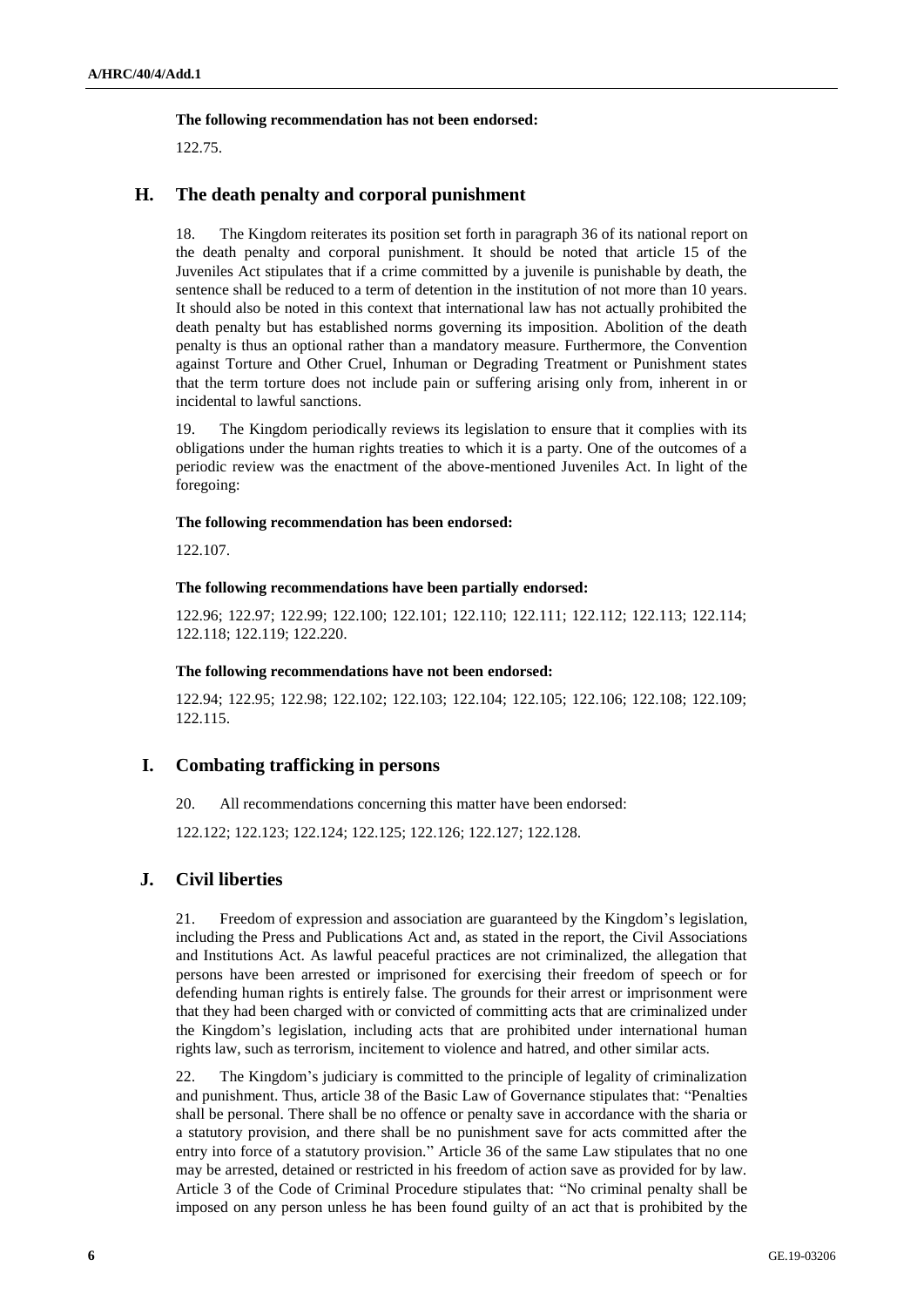sharia or by statutory legislation, and only after a trial conducted in accordance with sharia principles." Accordingly, no one may be prosecuted under any circumstances unless he is charged with committing an offence that is criminalized by a sharia or statutory provision.

23. The Kingdom's legislation also guarantees full compliance with the principle of legality of criminalization and punishment through the reporting procedure. Thus, article 40 of the Code of Criminal Procedure stipulates that anyone who has information concerning a person who is unlawfully imprisoned or detained or who is held in a location that is not intended for imprisonment or detention shall inform the Public Prosecution Service. Upon being notified, a member of the staff of the Public Prosecution Service shall proceed to the place where the prisoner or detainee is being held and conduct an investigation. If the imprisonment or detention is found to be unlawful, he shall order the release of the person concerned, and submit a report to the competent authority so that the necessary legal action can be taken against those responsible. In light of the foregoing:

#### **The following recommendations have been endorsed:**

122.131; 122.132; 122.134; 122.135; 122.137; 122.138; 122.139. 122.140; 122.142; 122.143; 122.144; 122.145; 122.146; 122.147; 122.148; 122.151; 122.152; 122.153; 122.155; 122.156; 122.158; 122.160; 122.162; 122.164; 122.172; 122.174; 122.247.

#### **The following recommendations have been partially endorsed:**

122.149; 122.150; 122.154; 122.157; 122.159; 122.161.

#### **The following recommendations have not been endorsed:**

122.141; 122.163.

### **K. Employment and workers**

24. All recommendations concerning this matter have been endorsed:

122.248; 122.249; 122.251; 122.252; 122.253; 122.254; 122.255; 122.256; 122.257; 122.196; 122.250.

### **L. Regional and international cooperation**

25. The Kingdom continues to cooperate with United Nations human rights treaty bodies and procedures, including those of the Human Rights Council. The Kingdom underscores that action taken with special rapporteurs and other mandate holders should be consistent with the cooperative nature of such procedures. Accordingly, the recommendations concerning the setting of dates for visits by rapporteurs fall outside this scope. In light of the foregoing:

#### **The following recommendations concerning this matter have been endorsed:**

122.36; 122.38; 122.42; 122.53; 122.61.

#### **The following recommendations have been partially endorsed:**

122.37; 122.39; 122.41.

#### **The following recommendation has not been endorsed:**

122.40.